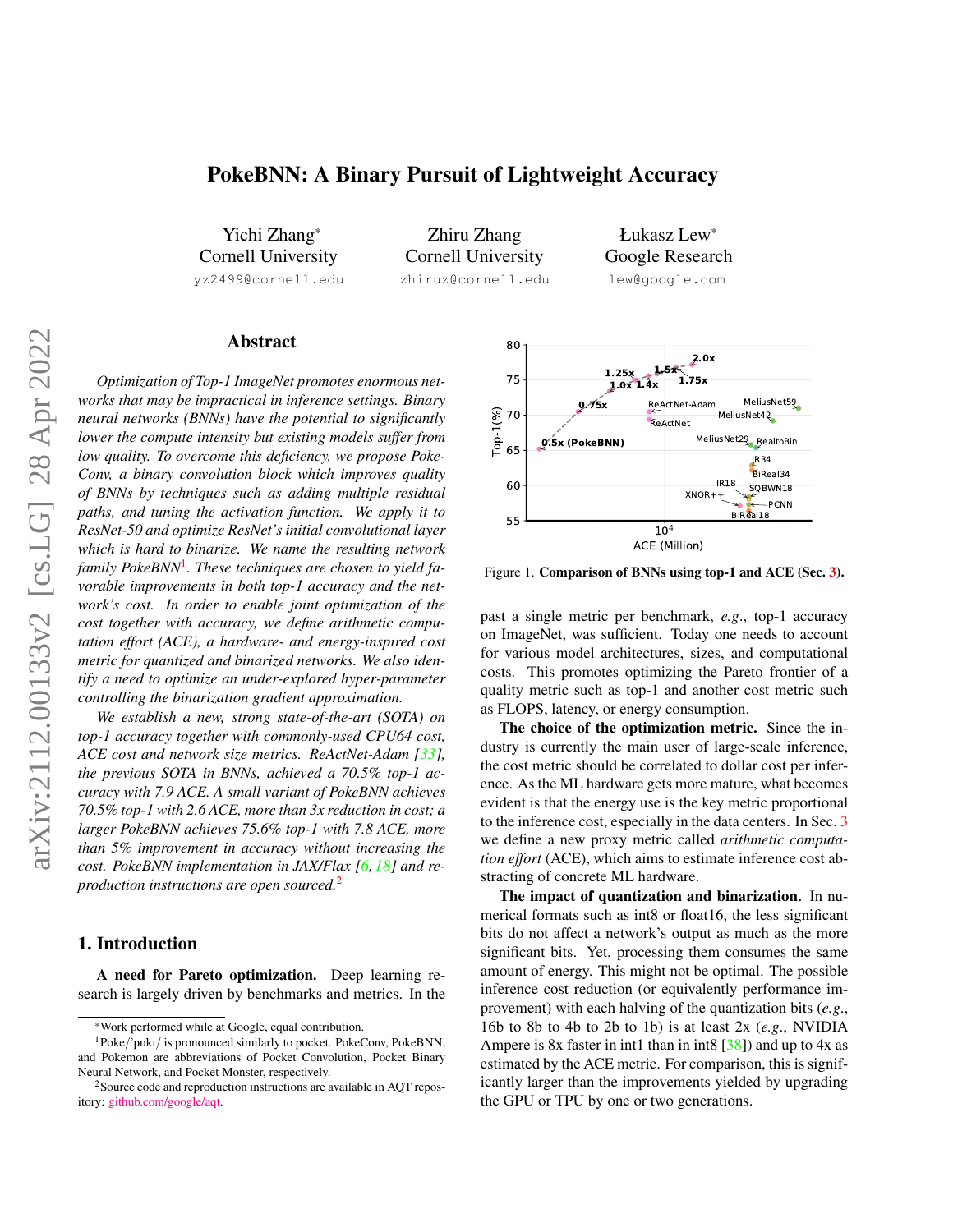<span id="page-1-1"></span>Binarization pushes this benefit to the extreme by replacing floating-point dot products with logical XNOR and bit counting operations. If binary neural networks (BNNs) can reach high quality, they are likely to gain a large footprint for inference both in the data center and at the edge.

BNN optimization is hard. Pioneering modern BNNs used to suffer from a more than 20% top-1 accuracy gap compared to their floating-point counterparts [\[23\]](#page-8-2). Only recently BNNs have become comparable in quality to the popular ResNet-18 model [\[33,](#page-9-0) [34\]](#page-9-2). One reason is that BNNs tend to have a chaotic, discontinuous loss landscape that renders their optimization challenging [\[31,](#page-9-3) [33\]](#page-9-0). In fact, for the binarization to work one has to change many things compared to standard DNN practices. BNNs require multiphase training, approximation of gradients, and various architectural adjustments that avoid binarization information bottlenecks.

Our main contributions are as follows:

- We propose *PokeConv*, a binary convolutional block that can substantially improve BNN accuracy. We replace most of the convolutions in ResNet [\[17\]](#page-8-3) with PokeConv.
- We propose *PokeInit* block to replace ResNet's initial convolutional layer that is hard to binarize. PokeInit significantly reduces the network's cost. PokeInit and PokeConv form the foundation of the PokeBNN family.
- We optimize an under-explored clipping bound hyperparameter in BNNs that controls the binarization gradient approximation. Ablation in Sec. [6](#page-6-0) shows we gain more than 3% in top-1 accuracy through this parameter.
- We motivate and define a novel hardware and energy inspired cost metric called ACE, which is informed by inference costs on hardware yet at the same time it is agnostic to the existing hardware platforms. ACE improves alignment of the research on energy-efficient neural networks and research on ML hardware. We use ACE to quantify the inference cost of PokeBNN.
- We empirically show that on ImageNet [\[43\]](#page-9-4) PokeBNN establishes the Pareto-SOTA of top-1 together with cost metrics: CPU64, ACE, and network size. We improve over the SOTA ReActNet-Adam by 5.1% top-1 at the same ACE cost (Fig. [1\)](#page-0-2).

## 2. Related Work

There is a large and active body of research investigating the training and acceleration of BNNs. We only review a subset of the past efforts that have a high influence on the network design presented in this paper. A comprehensive survey can be found in [\[49\]](#page-9-5).

**BNN feasibility.** The pioneering works [\[9,](#page-8-4) [23,](#page-8-2) [27\]](#page-9-6) demonstrated the feasibility of BNNs. They established the training framework for neural networks with binarized weights and activations and demonstrated promising results on small datasets such as MINIST and CIFAR-10. However, their preliminary ImageNet results show a large top-1 accuracy drop from 62.5% to 36.1% on AlexNet [\[29\]](#page-9-7) and from 68.9% to 47.1% on GoogleNet [\[45\]](#page-9-8).

Multi-phase training. A key effective technique is the multi-phase training [\[8,](#page-8-5) [33,](#page-9-0) [34,](#page-9-2) [37\]](#page-9-9), where one starts with training an unquantized model and only later enables binarization. Some approaches employ a three-phase training from the unquantized version, to binarized activations only, to binarized weights and activations [\[37\]](#page-9-9). Knowledge distillation is another technique that has commonly been used to improve the accuracy of BNNs [\[8,](#page-8-5) [33,](#page-9-0) [34,](#page-9-2) [37\]](#page-9-9).

BNN architecture. Another comprehensive line of work explores architectural changes to strive for better model quality. Many of them aim to incur negligible compute and parameter overhead. For example, a channelwise realvalued rescaling of the binarized tensors can effectively mitigate the quantization loss  $[2,7,42]$  $[2,7,42]$  $[2,7,42]$ . Connecting the unquantized input activations of a binarized convolutional layer to its output with a shortcut enhances the gradient flow and the model representation capacity [\[35\]](#page-9-11). Squeeze-and-excitation (SE) [\[22\]](#page-8-8) is another computationally cheap technique that promises quality improvement on small convolutional models including BNNs [\[37\]](#page-9-9). FracBNN [\[50\]](#page-9-12) includes additional BatchNorm Layers [\[24\]](#page-8-9) in a BNN to speed up convergence. Authors in [\[8\]](#page-8-5) first show that using a PReLU function [\[16\]](#page-8-10) after each convolutional layer improves binary model quality. Along this line, it is recently reported that introducing learnable biases into the PReLU function leads to extra improvements in model accuracy [\[33,](#page-9-0) [34\]](#page-9-2). With the evolution, current BNNs have finally exceeded 70% top-1.

### <span id="page-1-0"></span>3. Arithmetic Computation Effort

In this section we motivate and define ACE, which is designed to reflect neural network inference cost on idealized ML hardware implemented with CMOS methodology.

ACE metric definition. ACE is defined as follows:

$$
\text{ACE} = \sum_{i \in I, j \in J} n_{i,j} \cdot i \cdot j \tag{1}
$$

where  $n_{i,j}$  is the number of multiply-accumulate operations (MACs) between a  $i$ -bit number and  $j$ -bit number and can be automatically derived from model structure. I and J are sets of all bitwidths used in the inference of a given neural network, typically  $I = J = \{1, 2, 4, 8, 16\}.$ 

The energy use is highly correlated with the total cost of the computation. The inference could be happening in a data center or on edge devices and it can be served from CPUs, GPUs or TPUs. For edge devices, the battery usage is the main concern, which makes the energy use a key bottleneck in many ML applications. In the case of data centers, surprisingly, energy is also the main cost driver. In order to run inferences in a data center, one needs to pay for: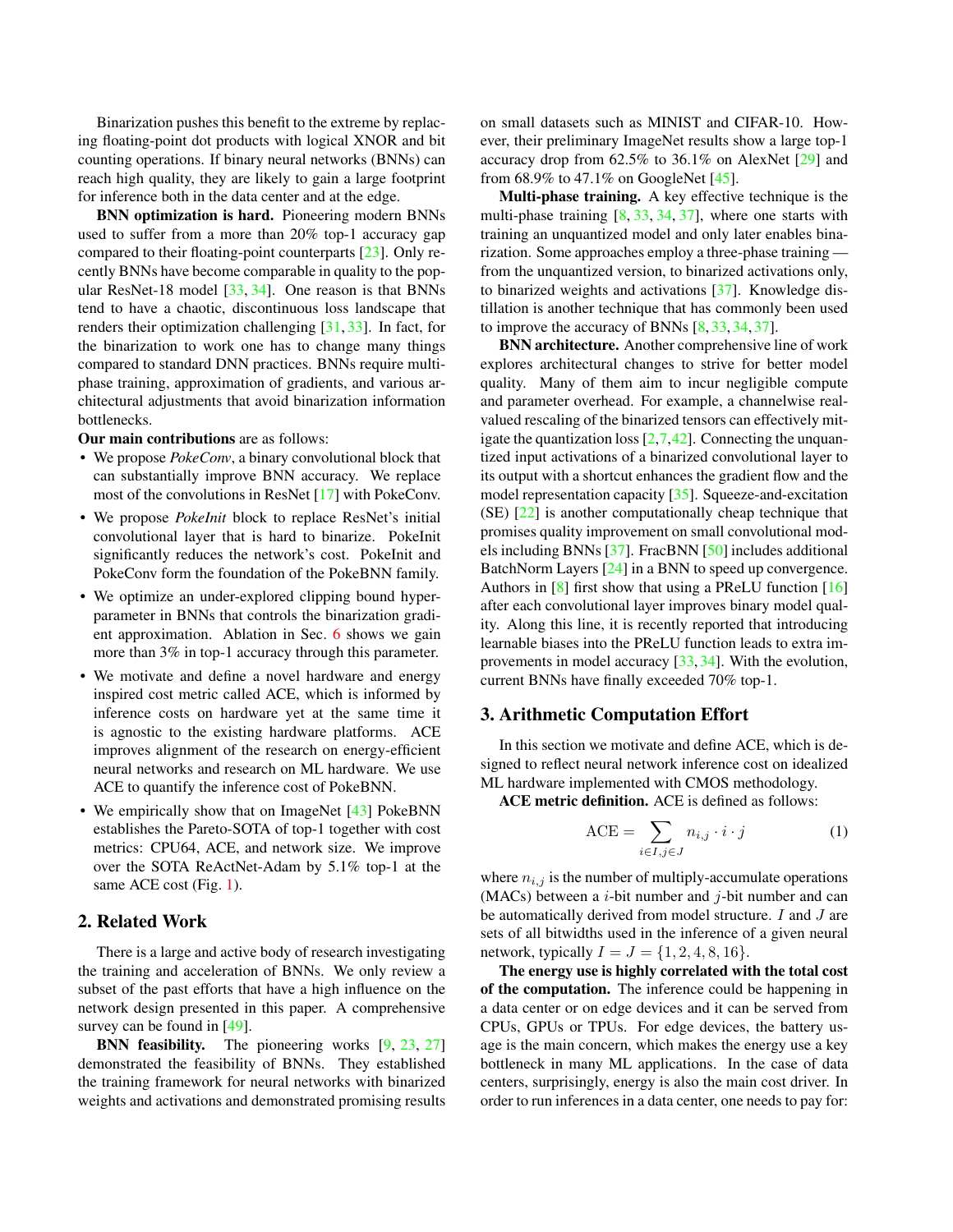<span id="page-2-3"></span>hardware, electricity and power provisioning, and other infrastructure costs. A GPU card may cost 1000 USD and be used for 3-5 years consuming 400W. Electricity bill at 65% utilization and 15 cents per kWh for three years would amount to 0.4kW \* 24h \* 365 \* 3 \* 0.65 \* 0.15 USD/kWh  $=$  ~1000 USD as well. Interestingly, the cost of the power provisioning in data centers (cooling, transformers, batteries, backup generators) is reported to be more than twice that of the electricity bill (at least in case of Google data centers) [\[25\]](#page-8-11). Also, a correlation of ML chip cost is reported to be over 90% with its TDP. Overall, the cost of running inferences is indeed mainly driven by the energy consumption.

The bulk of the computation energy usage is in arithmetic operations energy. Contrary to classic CPUs, ML hardware running inference spends a high fraction of its energy on the actual arithmetic (e.g., multiplications, additions, other functions). For instance, in the case of TPUs, the cost of computation control is amortized over enormous SIMD sizes of 16K to 64K [\[25](#page-8-11)[,26\]](#page-8-12). This is usually achieved using systolic arrays [\[30\]](#page-9-13). In stark contrast, CPUs have a typical SIMD size of 4 to 32 (e.g., SSE, AVX). We discuss other non-arithmetic energy sinks in the appendix in a full version of paper.

Arithmetic operation energy is proportional to the number of active bit-adders. To multiply two unsigned integers  $a < 2^I$ ,  $b < 2^J$ , one first computes a value of  $I \cdot J$ bits using logical AND operations and sum them in groups:

<span id="page-2-2"></span>
$$
\sum_{0 \le i < I} a_i 2^i \sum_{0 \le j < J} b_j 2^j = \sum_{\substack{0 \le i < I \\ 0 \le j < J}} (a_i \wedge b_j) 2^{i+j} \tag{2}
$$

In order to evaluate the sum, one uses bit-adders, carefully taking into account to add bit triplets within one significance group. Bit-adder sums three bits and outputs a two bit result:  $p_1 + p_2 + p_3 = 2q_1 + q_2$  where  $p_i, q_i \in \{0, 1\}$ . Bit-adders are the main building block of all multipliers and adders. Each adder removes one bit from the pool, so taking into account addition into the accumulator (AC in MAC), a multiplication will activate  $I \cdot J$  bit-adders.<sup>[3](#page-2-0)</sup> Notably, circuits that are not switching leak negligible amounts of energy, so one only pays for what they use. One may verify that the number of active bit-adders is measured by ACE.

CPU64 metric. Previous BNN research typically use FLOPs  $+ \frac{1}{64}$ BOPs as a cost metric [\[33](#page-9-0)[–35,](#page-9-11) [42\]](#page-9-10). It was motivated by the fact that one 64-bit CPU register can do 64 BOPs in one cycle, compared to one float64 (double precision) operation per cycle. We extend CPU64 to int4 and int8 formats using coefficients 1/16 and 1/8, respectively.

Independent verification of energy use. Remarkably, the actual energy measurements on Google TPUs hardware

<span id="page-2-1"></span>Table 1. ADD/MUL energy use in femto-Joules (fJ) [\[19,](#page-8-14) [25\]](#page-8-11), and the corresponding CPU64 and ACE metrics. The correlation coefficient between ACE and the sum of ADD and MUL energy is 0.992 for 7nm and 0.946 for 45nm, whereas the CPU64-energy correlation is much smaller: 0.703 for 7nm and 0.724 for 45nm.

|                             | <b>ADD</b> Energy (fJ) |                 |                    | <b>MUL Energy (fJ)</b> | <b>MAC</b>   |                  |  |
|-----------------------------|------------------------|-----------------|--------------------|------------------------|--------------|------------------|--|
|                             | $\overline{45}$ nm     | 7nm             | $\overline{45}$ nm | 7 <sub>nm</sub>        | <b>CPU64</b> | $\overline{ACE}$ |  |
| $\overline{\text{float}32}$ | 900                    | 380             | 3700               | 1310                   |              | 1024             |  |
| float16                     | 400                    | 160             | 1100               | 340                    |              | 256              |  |
| $b$ float16                 |                        | 110             |                    | 210                    |              | 256              |  |
| int32                       | 100                    | $\overline{30}$ | 3100               | 1480                   |              | 1024             |  |
| int8                        | 30                     |                 | 200                | 70                     | 1/8          | $\overline{64}$  |  |
| int4                        |                        |                 |                    | -                      | 1/16         | 16               |  |
| int2                        |                        | -               |                    | -                      | 1/32         | 4                |  |
| binary                      | ۰                      | ۰.              |                    | -                      | 1/64         |                  |  |

are reasonably correlated with the ACE metric, grounding it in reality. Tab. [1](#page-2-1) reproduces energy measurement reported by Google and Horowitz [\[19,](#page-8-14)[25\]](#page-8-11) on 45nm and 7nm process node and attaches both ACE and CPU64 metrics. Interestingly, bfloat16 and to a large extent float16 and float32 are also well correlated with ACE both in 45nm and 7nm process nodes. We therefore choose to not special-case the ACE formula for MAC cost on floating-point formats.

Implementation of high precision with binary arith**metic.** If we interpret  $a_i, b_i$  as binary matrices and  $a_i \wedge b_i$ as binary matrix multiplication, then Eq. [\(2\)](#page-2-2) can be used to implement higher precision matrix multiplication on binary hardware. The cost of that emulation is  $I \cdot J$ , which is consistent with ACE metric. The result holds for all linear operations including convolution.

Comparison to other metrics. Informed by the arithmetic energy use, ACE for MACs of N-bit and N-bit is quadratic in N as opposed to our CPU64 extension which is linear in N. ACE generalizes FLOPS and CPU64 allowing for evaluation of mixed quantization models. ACE allows for evaluation of MACs with different bitwidths for weights and activations. This is useful as one of them is often much easier to quantize or binarize. ACE is informed by CMOS hardware design and manufacture constraints yet at the same time is hardware target agnostic. With that we aim to better predict the performance of energy-efficient neural networks on the future ML hardware. This is an advantage over popular methods of tuning the model for latency on GPUs or mobile hardware such as smartphones [\[20,](#page-8-15) [44\]](#page-9-15).

## 4. PokeBNN

In this section, we introduce the design methodology of PokeBNN family. As a preliminary, we first define the quantization and binarization math used throughout the design. We then introduce PokeConv — a binarization friendly convolution replacement, and PokeInit — a quantized and cost-optimized initial layer replacement. Finally, we combine the proposed techniques and use ResNet as a

<span id="page-2-0"></span><sup>&</sup>lt;sup>3</sup>While there are many orders in which one can construct adder trees (*e.g*., Wallace tree [\[46\]](#page-9-14), Dadda tree [\[11\]](#page-8-13)), affecting latency and clock speed, the particular order has a limited effect on the energy use.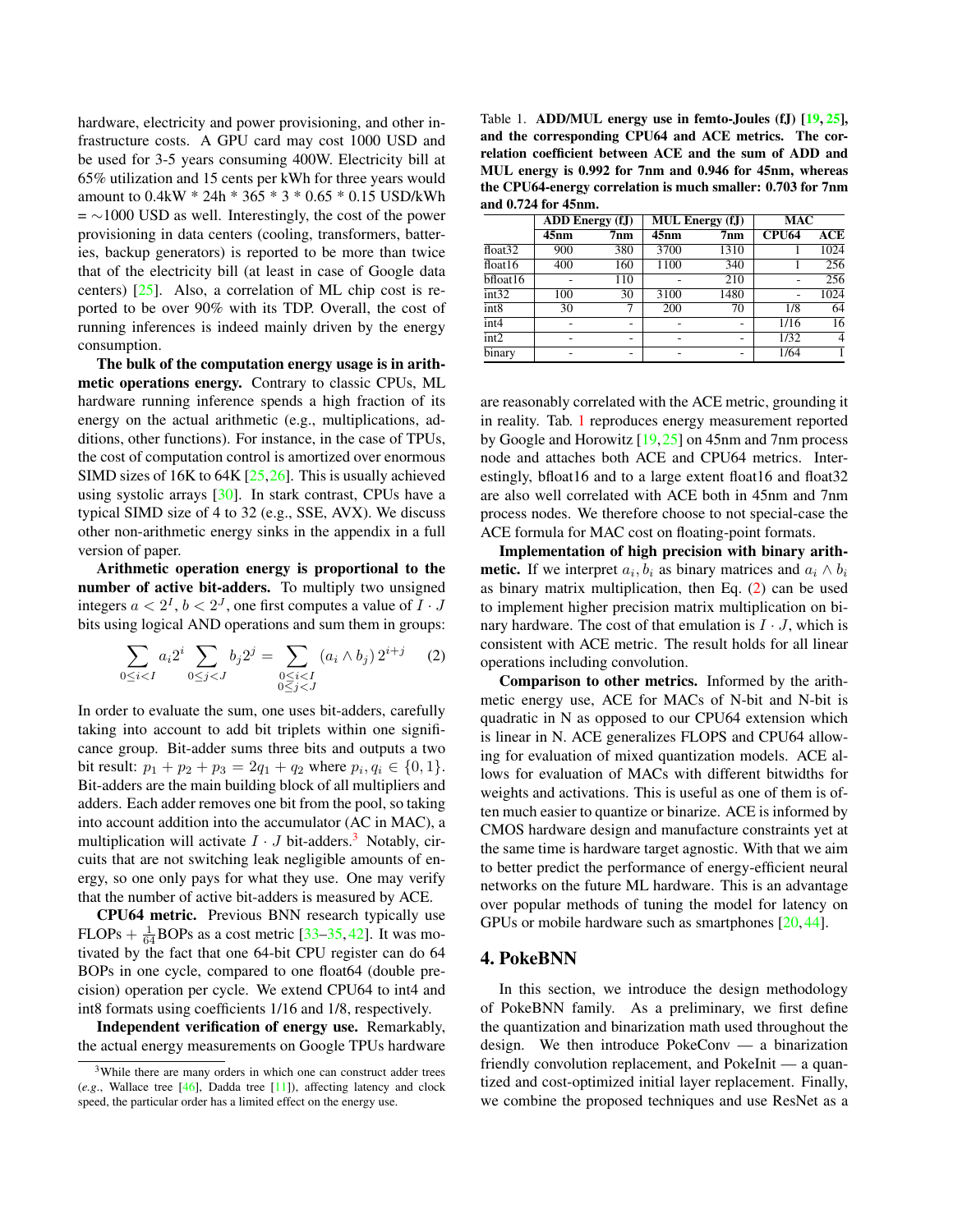<span id="page-3-2"></span>template to present the entire PokeBNN architecture. We quantize the final layer to 8 bits, in effect, all the linear and convolutional layers are quantized to 8, 4 bits, or binarized.

### 4.1. Quantization and Binarization Equations

While both quantization and binarization methods are well studied [\[1,](#page-8-16) [23\]](#page-8-2), we summarize them for completeness. In case of binarization, the clipping bound  $B$  is usually hardcoded to  $1 \left[ 23 \right]$  or  $1.3 \left[ 4 \right]$ . In Sec. [6](#page-6-0) we show the importance of optimizing B.

Quantization. In order to use energy-efficient integer and binary convolutions and matrix multiplications, one needs to convert floating-point numbers into integers. We define the casting operation as follows:

$$
clip(x, x_{min}, x_{max}) = min(x_{max}, max(x_{min}, x))
$$

$$
int_b(x) = round(clip(x, -C_b + \epsilon, C_b - \epsilon))
$$

where b denotes the bitwidth,  $C_b = 2^{b-1} - 0.5$  is the end point of the quantization grid, and  $\epsilon$  is a small floating-point number making sure that the rounding avoids overflow. For unsigned values, one uses  $\text{uint}_b(x) = \text{floor}(\text{clip}(x, 0, 2^b \epsilon$ )). For simplicity, we will focus on the signed case in the subsequent discussions.

During the backpropagation, the round function is ignored, *i.e.*,  $\frac{d \text{round}}{dx}(x) = 1$ . This is known as the straightthrough estimator (STE) [\[23\]](#page-8-2). The derivative of clip operation is the usual 1 inside of the clip interval and 0 outside.

Applying casting directly to the arguments of convolution is inappropriate as their dynamic range can be different than the clipping bounds. Instead, one assumes (or estimates) bound  $B$  based on the distribution of argument and then appropriately rescale it:

<span id="page-3-0"></span>
$$
Q_b(x) = \text{int}_b(x \cdot \frac{C_b}{B}) \cdot \frac{B}{C_b}
$$
 (3)

One may note that the gradient is:  $\frac{dQ_b}{dx}(x) = \mathbf{1}_{x \in (-B,B)}$ .

For non-binary activations, we obtain  $B$  by calculating the maximum absolute value in a batch, and using exponentially moving average ( $\alpha = 0.9$ ). Importantly, we freeze B when we enable activation quantization. Without freezing, we observe a feedback loop leading to inferior results or divergence. For binary activations, we show in Sec. [6](#page-6-0) that the value of B makes a remarkable impact on the model quality. We use a fixed  $B = 3$  in the experiments.

For all weights we use output-channel-wise bounds:  $B_o = max_i |w_{i,o}|$  (where i, o are indexing input and output channels). They are never frozen. As equations indicate, we do not center the distribution. It is sufficient to just scale it.

**Binarization.** When  $b = 2$ , Eq. [\(3\)](#page-3-0) yields ternarization, but for binarization ( $b = 1$ ) it would round every number to 0. Instead we use  $Q_1(x) = sign(x)$ . Its gradient is the same as that of Eq. [\(3\)](#page-3-0). Importantly, while the forward pass does not depend on bound  $B$ , the gradient does. There is a line of work that studies a continous gradient estrimators to the discrete functions above [\[13,](#page-8-18) [35,](#page-9-11) [41,](#page-9-16) [51\]](#page-9-17).

#### 4.2. PokeConv

We now propose the core convolutional (Conv) building block in our BNN, *PokeConv*. Fig. [2](#page-3-1) shows its diagram and the corresponding pseudocode. The design of Poke-Conv strictly follows the goal of optimizing the accuracy and ACE trade-off. The additional operations around the binarized Conv layer are designed to be computationally lightweight and to help BNN training converge faster.

<span id="page-3-1"></span>

Figure 2. PokeConv building block — "r1" is the original ResNet shortcut; "ch" is the number of channels or features; and "st" is stride.

Adding residuals around each binary convolution. We connect the unquantized input activations to the output of the Conv and BN combination with a shortcut. Since the Conv layer is binarized, this shortcut is important as it removes the information bottleneck to the succeeding layer [\[35\]](#page-9-11).

A practical question emerges naturally — how do we design the shortcut if there is a mismatch between the input and output channel or spatial dimensions? Unfortunately, there is a lack of study on the general solution to it. A commonly-used method is adding a  $1\times1$  Conv layer with proper strides [\[17\]](#page-8-3). However, this should be avoided since these layers are needed around most of the PokeConv blocks and they will increase ACE tremendously. ReActNet [\[34\]](#page-9-2) proposes to duplicate activations when the number of channels doubles, although this is only feasible when the channel number is exactly doubling.

We propose to use a simple zero padding when the number of channels expands. Namely, given a channel expansion factor of  $K$ , an input tensor  $x$  with  $n$  channels is padded as follows:  $pad(x)_i = x_i \cdot 1_{i \leq n}$ . We find that zero padding works the best for local shortcuts, and tiling proposed by ReActNet [\[34\]](#page-9-2) works the best for the original ResNet shortcuts. Using a single method in both cases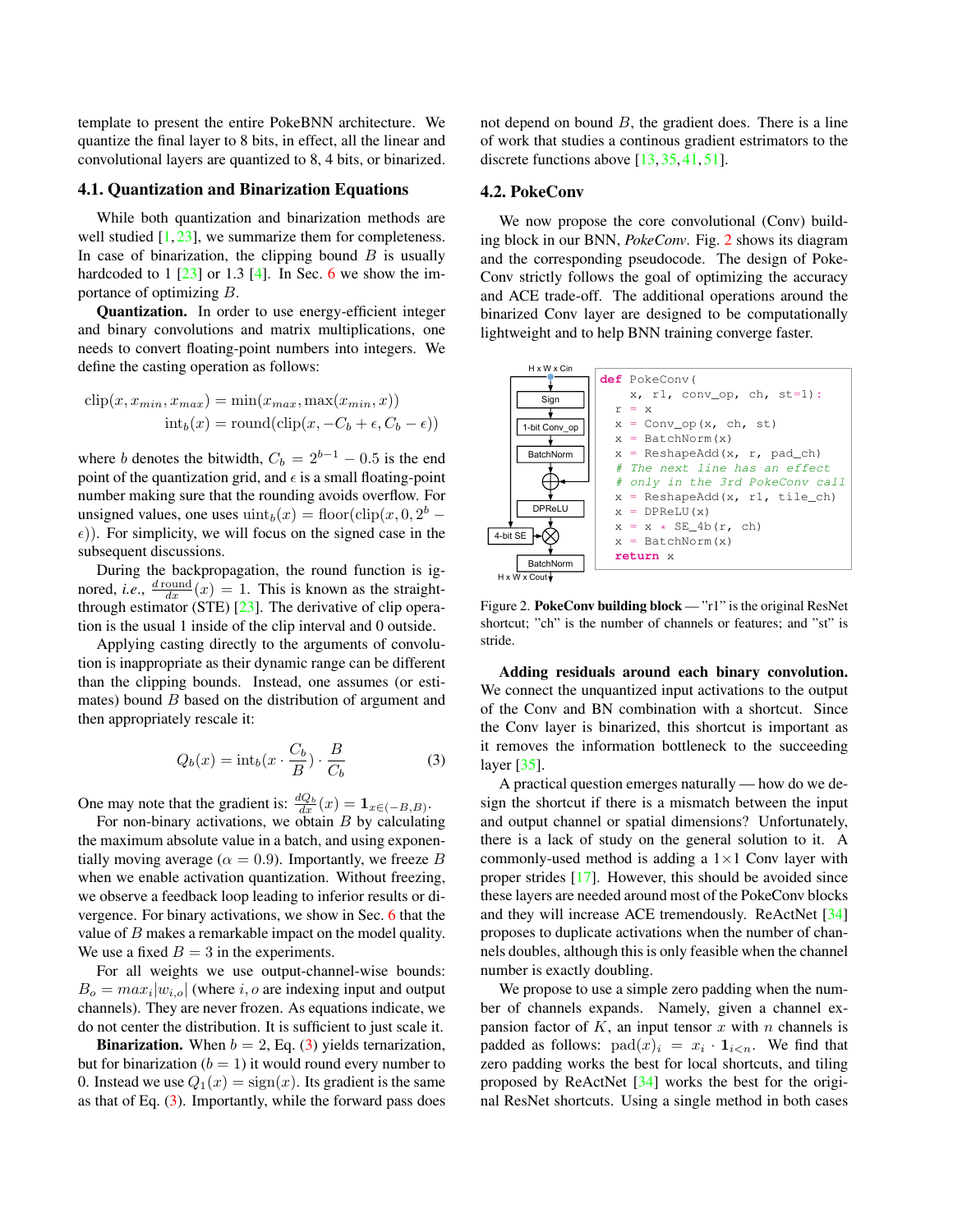<span id="page-4-1"></span>yields inferior results.

When the channel number decreases by a factor of  $K$ , we use an average pooling of the neighboring  $K$  channels:  $\arg \text{ch}(x)_i = \frac{1}{K} \sum_{0 \le k < K} x_{i \cdot K + k}.$ 

On the spatial dimension, we use an average pooling on the shortcut for downsampling. The pseudocode of aggregating the spatial and channel reshaping on residuals (the argument "r") is shown below:

```
def ReshapeAdd(x, r, expand_ch_op):
 if r is None: return x
 if r.ch < x.ch: r = expand_ch_op(r, x.ch)if r.ch > x.ch: r = avg_ch(r, x.ch)if r.shape != x.shape:
   r = avg\_pool_3x3(r, x.ch, st=2)return x + r
```
Using binarization-friendly nonlinearity. While the binarization function is nonlinear itself, inserting additional nonlinearity can further improve the BNN model quality as reported by prior studies  $[8, 34]$  $[8, 34]$  $[8, 34]$ , especially if the function learns to shift and reshape the activation distribution [\[34\]](#page-9-2).

We propose to add a nolinear function — Dynamic PReLU (DPReLU) [\[36\]](#page-9-18) after the residual addition, defined as follows:

$$
\text{DPReLU}(x) := \begin{cases} \eta(x - \alpha) - \beta & x - \alpha > 0 \\ \gamma(x - \alpha) - \beta & \text{otherwise} \end{cases} \tag{4}
$$

Here  $\alpha$ ,  $\beta$ ,  $\gamma$ , and  $\eta$  are all channelwise learnable parameters. They are initialized to 0, 0, 0.25, 1.0, respectively. Aside from the activation shifting, DPReLU has learnable slopes on both linear pieces. It introduces an additional reshaping flexibility compared to RPReLU proposed by Re-ActNet [\[34\]](#page-9-2).

Squeeze-and-excitation (SE) [\[22\]](#page-8-8) helps scaling. SE is a computationally cheap technique that improves model quality. It allows the network to incorporate global knowledge on given inputs. BNN such as real-to-binary [\[37\]](#page-9-9) uses a different variant of SE as well.

In our design we apply an SE block as used in Mo-bileNetV3 [\[20\]](#page-8-15). The diagram and pseudocode are shown in Fig. [3.](#page-4-0)

<span id="page-4-0"></span>

Figure 3. Squeeze-and-Excitation: quantized to 4-bit.

Importantly, the ACE metric reports that SE dense layers incur a non-negligible cost. We therefore propose to quantize the SE blocks to 4 bits, and set the hidden projection length to 1/8 of the input. Experiments indicate that this modification incurs no accuracy loss.

Additional normalization layers. We place an additional BatchNorm layer [\[24\]](#page-8-9) on the output (*i.e*., before the residual split). FracBNN [\[50\]](#page-9-12) suggests this modification in order to speed up the convergence. This extra layer is even more important for PokeBNN. Firstly, its bias term learns to shift the distribution properly so that it balances the sign activations to the next PokeConv layer. Secondly, its adjustment on the distribution allows the aggressive 4-bit quantization of the first SE dense layer. Moreover, it normalizes the shortcut around binary convolutions and facilitates the gradient flow.

Limitations. We use the default zero padding for Conv layers, which introduces a third value for a small fraction of pixels. We believe that most of the prior works suffer from the same limitation. Padding with alternating 1 and -1 proposed and evaluated in FBNA [\[15\]](#page-8-19) would resolve this limitation.

#### 4.3. PokeInit and Projection Layer Optimization

After replacing regular Convs with PokeConvs, we find two other components in ResNet-50 that are ACE-costly: (1) the input  $7\times7$  Conv layer; (2) the  $1\times1$  projection Conv layers for shortcuts in downsampling blocks. These layers are conventionally excluded from binarization [\[32\]](#page-9-19).

Replacing  $1\times1$  projection Conv layers with ReshapeAdd. The 1x1 projection Conv layers would incur 360 million MACs.

We propose to completely remove these downsampling projection layers and replace them with the ReshapeAdd function defined for shortcuts. We use tiling instead of zeropadding for channel expansion, *i.e.*, for an input tensor  $x$ that has *n* channels, tile(*x*)<sub>*i*</sub> =  $x_{(i \mod n)}$ .

PokeInit. The unquantized input layer alone requires 118 million MACs. The main sources of the large number of MACs are (1) the  $7\times7$  kernel size and (2) the large output spatial resolution  $112\times112$ .

To optimize the ACE cost, we fuse the stride-2 max-pooling with the first stride-2 convolution, yielding stride=4. This reduces the output spatial resolution by  $4 \times$ . We then reduce the kernel size from  $7 \times 7$  to  $4 \times 4$ . Further downsizing the kernel will lead to an information loss as there will be pixels not convolving with the kernels. To increase the receptive field of the input block, we follow it with a  $3\times3$  depthwise Conv layer. We denote such an input layer combination as *PokeInit*. Its pseudocode is shown in Fig. [4.](#page-5-0)

To further reduce the cost, we quantize PokeInit to 8 bits. This optimization reduces the cost of the input layer from 118 million float MACs to 6.6 million int8 MACs.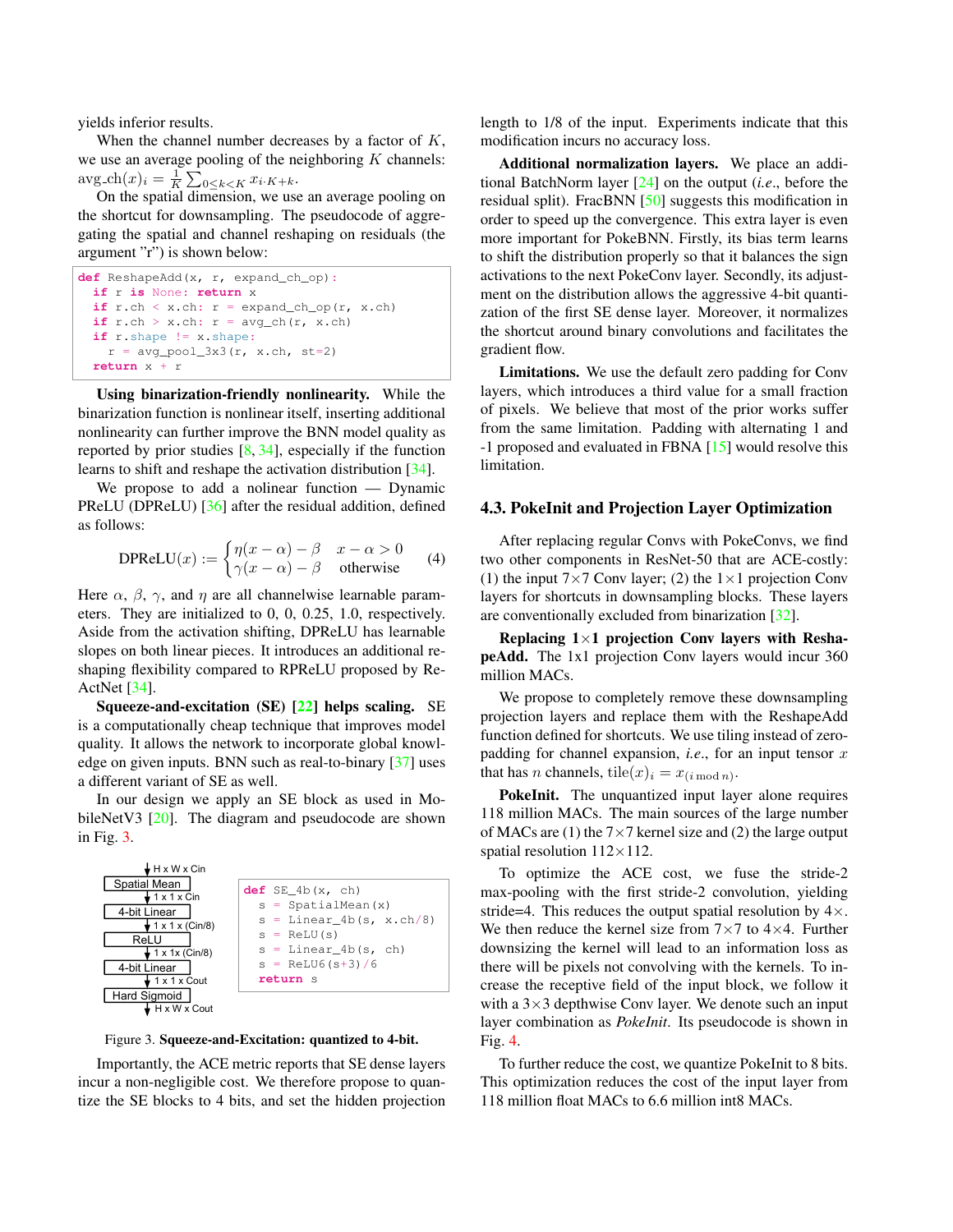<span id="page-5-1"></span><span id="page-5-0"></span>

Figure 4. PokeInit: quantized to 8-bit.

#### 4.4. Model Assembly

We assemble PokeConv and PokeInit with ResNet-50 template with an 8-bit linear classifier head as shown in the pseudocode.

As discussed in the previous sections, we now apply PokeConv and PokeInit to the base ResNet-50, and remove the  $1\times1$  projection Conv layers therein. Apart from those we also quantize the classifier to 8 bits. A pseudocode of the final network is as follows:

```
CH = 64 \times Mdef PokeBNN50(x):
x = PokeInit(x)for i in range(16):
   st = 2 if i in (3, 7, 13) else 1
  if i < 3: ch = CHelif: i < 7: ch = CH * 2
   elif: i < 13: ch = CH * 4r = xx = PokeConv(x, None, Conv1x1_1b, ch, st=1)x = PokeConv(x, None, Conv3x3_1b, ch, st=st)x = PokeConv(x, r, Conv1x1_1b, 4*ch, st=1)x = SpatialMean(x)
 x = Linear(x)return x
```
Note that all Conv and linear layers do not use biases except for those that are not followed by BatchNorms. We follow ResNet [\[17\]](#page-8-3) to configure BatchNorm initializations.

## 5. Experiments

In this section, we empirically evaluate PokeBNN on the ILSVRC12 ImageNet [\[43\]](#page-9-4) classification dataset with a resolution of  $224 \times 224$ . We only apply random crop and flip as data augmentation.

#### 5.1. Training Setup

We conduct experiments on 64 TPU-v3 chips with a batch size of 8192. We use Adam optimizer  $[28]$  ( $\beta_1$  =  $0.9, \beta_2 = 0.99$ ) with a linear learning rate decay. The initial learning rate is 6.4e-4. The weight decay is set to 5e-5 throughout the training. BatchNorm momentum is set to 0.9. To estimate the clipping bound  $B$  for activation of nonbinary quantized layers, we follow the method in [\[1\]](#page-8-16) and use exponentially moving average ( $\alpha = 0.9$ ) of maximum value in a batch.

We train PokeBNN for a total of 750 epochs and employ the two-phase training. We find that the first semiunquantized phase is needed for only as little as 50 epochs. 4-bit and 8-bit activations are quantized at epoch 50. All weights (8-bit, 4-bit, and binary) are quantized at epoch 50. 1-bit activations are always 1-bit during the training.

We use the knowledge distillation setting to train PokeBNN, which requires computing KL-divergence loss. The modification is as simple as replacing the one-hot ground truth label with the teacher prediction. We use an 8-bit ResNet-50 as the teacher model. We also tried distilling from a vision transformer  $[12]$ , but surprisingly the result is similar.

In order to measure the accuracy, after decaying the learning rate to zero, we continue training for a few epochs. We observe both top-1 oscillating due to the batch normalization statistics being updated further. We find that training and evaluation top-1 are completely uncorrelated. Hence it would be unfair to follow a practice of taking the maximum top-1. All top-1 numbers in this paper are averaged top-1 over several epochs where learning rate is already zero. The difference between the mean and maximum accuracy is about  $0.5\%$  to  $1\%$ .

#### 5.2. Evaluation Results

To have a fair comparison, we scale the number of output channels in a PokeConv block to change the model size (*e.g*., PokeBNN-2x means doubling the number of output channels). All results are collected in Tab. [2.](#page-7-0) The standard deviation of the top-1 across 5 runs of PokeBNN-1x with different random weights is 0.034%.

Importantly, for the prior work, we assume all FP32 operations could be replaced by BF16 without accuracy loss. PokeBNN does not use FP32. Based on the data we analyze Pareto curve of accuracy vs. cost metrics, and compare the trade-off of PokeBNN to the baselines in the literature. We have several key observations thereof:

PokeBNN establishes the SOTA Pareto frontier for BNNs under the ACE metric as visualized in Fig. [1.](#page-0-2) The accuracy of PokeBNN scales notably well with the model size. Though binarized from ResNet-50, scaling the number of channels by  $2 \times$  in PokeBNN leads to a 77.2% top-1 accuracy, slightly higher as the 4-bit ResNet-50 (Tab. [2\)](#page-7-0), yet with a more than  $4.6\times$  higher efficiency.

Most BNN models in the literature produce below 65% top-1 accuracy on ImageNet. ReActNet [\[34\]](#page-9-2) and ReActNet-Adam [\[33\]](#page-9-0) for the first time reach ResNet-18 level accuracy near 70% by leveraging the MobileNet architecture [\[21\]](#page-8-21). With the same ACE budget as the current SOTA ReActNet-Adam, our PokeBNN-1.4x achieves 75.6% top-1 accuracy, more than 5% higher. A small variant PokeBNN-0.75x has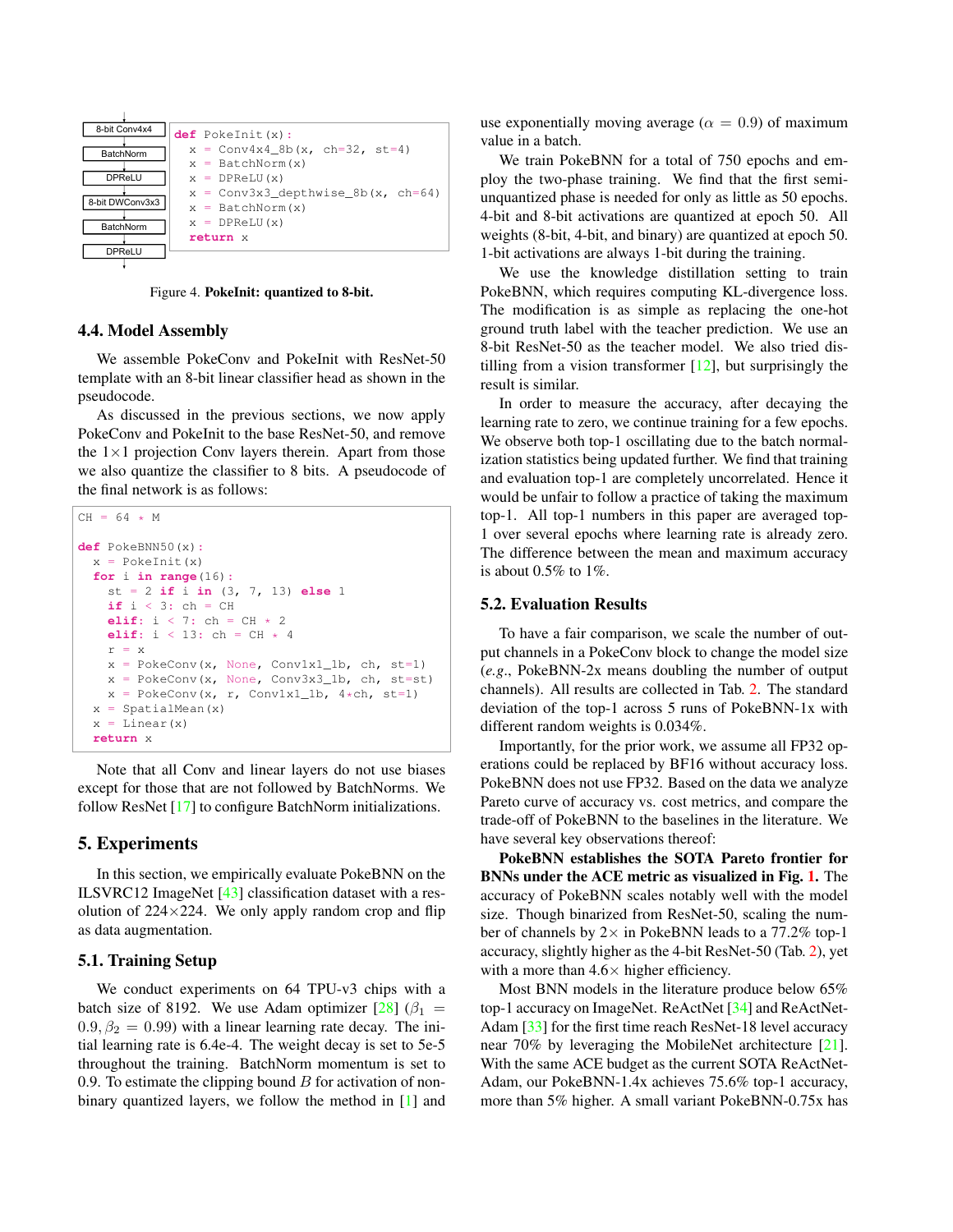<span id="page-6-3"></span>the same top-1 as ReActNet-Adam but reduces the ACE by more than  $3\times$ .

Compared to the MeliusNet-59 [\[4\]](#page-8-17) variant that has the highest accuracy in the BNN literature (Tab. [2\)](#page-7-0), a large variant PokeBNN-2x is 6% more accurate and meanwhile still  $5.3\times$  more efficient in ACE.

In addition, we test PokeConv on ResNet-18 architecture and observe that PokeBNN-0.5x Pareto-dominates it.

PokeBNN also establishes the SOTA Pareto frontier for BNNs under the commonly-used CPU64 metric. We plot the Pareto curve using the widely adopted CPU64 metric in the literature. As shown in Fig. [5,](#page-6-1) the trade-off trend is roughly the same as compared to the proposed ACE metric. Notably, some BNNs (*e.g*., MeliusNet-29) show a less favourable trade-off under the CPU64 metric than the one in Fig. [1.](#page-0-2) This is because ACE captures the fact that a binary operation is more than  $64\times$  cheaper than a floating-point operation in terms of energy use.

<span id="page-6-1"></span>

Figure 5. Comparison of BNNs using top-1 and CPU64 cost.

PokeBNN outperforms prior BNNs on the sizeaccuracy trade-off. Model size is another important dimension that indicates the memory requirement. We therefore plot the model size vs. top-1 accuracy in Fig. [6,](#page-6-2) which shows that PokeBNN is also on the SOTA Pareto frontier when compared to the prior arts.

## <span id="page-6-0"></span>6. Ablation Study

In this section we provide a detailed ablation on our proposed techniques. We measure the impact of each individual technique on PokeBNN-1.0x.

Clipping bound ablation. The clipping bound  $B$ , as a hyperparameter, plays a major role in low-bitwidth quantization  $[1,10]$  $[1,10]$ , but has rarely been explored in the past BNN research. In BNNs, although few works manually set the bound for binary activations  $B = 1.3$  [\[4,](#page-8-17) [5\]](#page-8-23), there is a lack of study on it and under most circumstances  $B = 1$  by default [\[23,](#page-8-2) [34,](#page-9-2) [35\]](#page-9-11).

<span id="page-6-2"></span>

Figure 6. Comparison of BNNs using top-1 and model size.

In our experiments, we find that  $B$  makes a remarkable impact on the BNN accuracy. We sweep  $B$  for the binarized activations over a set of values ranging from 1.0 to 6.0. Each PokeConv has the same bound. Results are in Tab. [3.](#page-7-1)

There is a 3.3% accuracy gap between between  $B = 3$ and most commonly used value  $B = 1$ . We hypothesize that a larger clipping threshold improves Lipschitz constant of the loss surface and also reduces number of dead neurons (i.e., neurons with gradient zero). This is consistent with the prior observation  $[1,10]$  $[1,10]$  that the clipping bound is important for ultra low-bitwidth quantization.

PokeConv ablation. We remove each component in PokeConv one at a time and study the impact. The results are in Tab. [4.](#page-7-2) Removing DPReLU from PokeConv causes the largest accuracy drop, even larger than replacing Poke-Conv with the original binarized ResNet block. We hypothesize that this is because the change eliminates nonlinearity on both shortcuts, which impedes the model learning. We also replace DPReLU with RPReLU [\[34\]](#page-9-2) and ReLU. This leads to a 0.2% and 0.6% top-1 degradation, respectively. Since 0.2% is above 3 standard deviations  $(3 \times 0.034\%)$ , DPReLU indeed improves the model quality over the other two candidates.

The other components (*i.e*., 4-bit SE, additional shortcuts and BatchNorms) all have at least 3% top-1 impact on the model. Given they incur negligible overhead in ACE, they are favourable design choices.

We also experiment with adding back the  $1 \times 1$  projection Conv layers. The top-1 result is 73.5%, only 0.1% higher. Completely removing these layers is therefore sensible.

PokeInit ablation. In PokeBNN-1.0x, we replace PokeInit with ResNet's original  $7\times7$  input Conv layer followed by a maxpooling. The top-1 is 73.5%, only 0.1% higher. Given that PokeInit reduces the number of operations in the input layer by  $18\times$ , it is a favourable trade-off.

We also experiment with removing the  $3\times3$  depthwise Conv layer in PokeInit. This results in a 73.1% top-1. The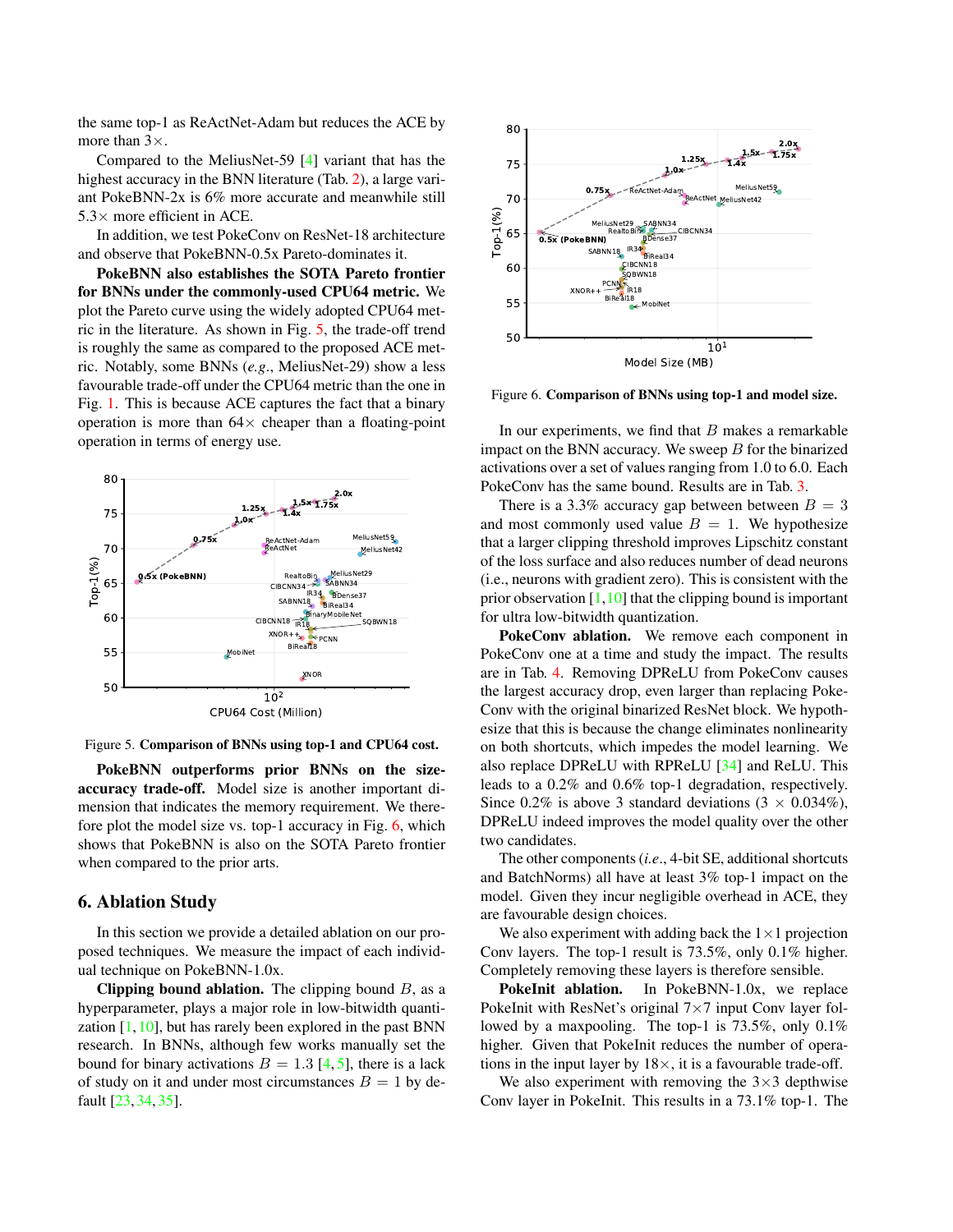<span id="page-7-3"></span><span id="page-7-0"></span>Table 2. Final results and comparison to prior arts — When calculating ACE for FP32 operations, we assume they can be cast to BF16 without accuracy loss. "–" indicates unavailable data. The standard deviation of top-1 across 5 different seeds for PokeBNN-1.0x is 0.034%. BF16 PokeBNN is a variant where all convolutions and dense layers are in BF16. The bottom four rows show the base models for context, all other models are binary.

| Model                                | FP32                     | <b>BF16</b>              | MAC Operations $(10^6)$<br>INT8 | INT <sub>4</sub>         | Binary                   | $ACE (10^9)$             | $CPU64 (10^6)$           | Size (MB)                | Top-1 $(\%)$      |
|--------------------------------------|--------------------------|--------------------------|---------------------------------|--------------------------|--------------------------|--------------------------|--------------------------|--------------------------|-------------------|
| AlexNet-BNN [23]                     | $\overline{\phantom{a}}$ | $\overline{\phantom{a}}$ | $\sim$                          | $\overline{\phantom{a}}$ | $\overline{\phantom{a}}$ | ٠                        | ٠                        | $\overline{\phantom{a}}$ | 36.1              |
| GoogleNet-BNN [23]                   |                          | $\overline{\phantom{a}}$ | $\overline{\phantom{a}}$        | $\overline{\phantom{a}}$ |                          |                          |                          |                          | 47.1              |
| $XNOR-Net [42]$                      | 120                      | $\overline{a}$           | $\overline{a}$                  |                          | 1700                     | 32.4                     | 146.6                    | 4.2                      | $\overline{51.2}$ |
| $XNOR-Net++ [7]$                     | 120                      | $\overline{\phantom{a}}$ | ٠                               | $\overline{a}$           | 1700                     | 32.4                     | 146.6                    | 4.2                      | 57.1              |
| $Bi-RealNet-18 [35]$                 | 139                      | $\overline{\phantom{a}}$ | $\overline{\phantom{a}}$        | $\overline{\phantom{a}}$ | 1680                     | 37.3                     | 165.2                    | 4.2                      | 56.4              |
| $Bi-RealNet-34 [35]$                 | 139                      | ÷.                       | ÷.                              | ÷.                       | 3530                     | 39.1                     | 194.2                    | 5.1                      | 62.2              |
| <b>IR-Net-18</b> [41]                | $\overline{\phantom{a}}$ | $\overline{\phantom{a}}$ | $\sim$                          | ٠                        | $\overline{\phantom{a}}$ | 37.3                     | 165.2                    | 4.2                      | 58.1              |
| $IR-Net-34[41]$                      | $\overline{\phantom{a}}$ | $\overline{\phantom{a}}$ | $\overline{\phantom{a}}$        | ٠                        | $\overline{\phantom{a}}$ | 39.1                     | 194.2                    | 5.1                      | 62.9              |
| SO-BWN-18 [48]                       | $\overline{a}$           | $\overline{\phantom{a}}$ | ٠                               | ٠                        | L,                       | 37.3                     | 165.2                    | 4.2                      | 58.4              |
| <b>PCNN</b> [14]                     | L,                       | $\overline{a}$           | $\overline{\phantom{a}}$        | $\overline{\phantom{a}}$ | $\overline{a}$           | 37.3                     | 165.2                    | 4.2                      | $\overline{57.3}$ |
| BDenseNet37-Dilated [5]              | $\overline{a}$           | $\overline{a}$           | $\overline{a}$                  | $\overline{a}$           | $\overline{a}$           | $\overline{a}$           | 220.0                    | $\overline{5.1}$         | 63.7              |
| <b>CI-BCNN-18</b> [47]               | $\overline{\phantom{a}}$ | $\overline{\phantom{a}}$ | $\blacksquare$                  | $\overline{\phantom{a}}$ | $\overline{\phantom{a}}$ | $\overline{\phantom{a}}$ | 154.0                    | 4.2                      | 59.9              |
| CI-BCNN-34 [47]                      | $\overline{\phantom{a}}$ | $\overline{\phantom{a}}$ | $\overline{\phantom{a}}$        | $\overline{\phantom{a}}$ | $\overline{\phantom{a}}$ | $\overline{\phantom{a}}$ | 182.0                    | 5.4                      | 64.9              |
| MobiNet [39]                         | $\overline{a}$           | $\overline{\phantom{a}}$ | $\overline{a}$                  | ٠                        | L,                       | $\overline{a}$           | 52.0                     | 4.6                      | 54.4              |
| BinaryMobileNet [40]                 | $\overline{a}$           | $\overline{a}$           | $\overline{a}$                  | $\overline{a}$           | J.                       |                          | 154.0                    | ÷.                       | 60.9              |
| MeliusNet-29 [4]                     | 129                      | $\overline{\phantom{a}}$ | $\overline{\phantom{a}}$        | $\overline{\phantom{a}}$ | 5470                     | 38.5                     | 214.5                    | 5.1                      | 65.8              |
| $\overline{\text{MeliusNet-42}}$ [4] | 174                      | ÷.                       | ÷.                              | ÷.                       | 9690                     | 54.2                     | 325.4                    | 10.1                     | 69.2              |
| MeliusNet-59 [4]                     | 245                      | $\overline{\phantom{a}}$ | $\sim$                          | ÷.                       | 18300                    | 81.0                     | 530.9                    | 17.4                     | 71.0              |
| Real-to-Binary Net [37]              | 156.4                    | $\overline{\phantom{a}}$ | $\overline{\phantom{a}}$        | $\overline{\phantom{a}}$ | 1676                     | 41.7                     | 182.6                    | 5.1                      | 65.4              |
| SA-BNN-18 <sup>[32]</sup>            | $\overline{\phantom{a}}$ | $\overline{a}$           | ٠                               | ٠                        | $\overline{\phantom{a}}$ | $\overline{\phantom{a}}$ | 169.0                    | 4.2                      | 61.7              |
| SA-BNN-34 [32]                       | $\overline{a}$           | $\overline{a}$           | ٠                               | ٠                        | $\overline{\phantom{a}}$ | $\overline{\phantom{a}}$ | 201.0                    | 5.5                      | 65.5              |
| SA-BNN-50 [32]                       | $\overline{a}$           | $\overline{\phantom{a}}$ | $\sim$                          | ٠                        | ٠                        | $\overline{\phantom{a}}$ |                          |                          | 68.7              |
| QuickNetSmall [3]                    | $\overline{\phantom{a}}$ | $\overline{\phantom{a}}$ | $\overline{\phantom{a}}$        | $\blacksquare$           | $\overline{\phantom{a}}$ | $\overline{\phantom{a}}$ | $\overline{\phantom{a}}$ | $\overline{4.0}$         | 59.4              |
| QuickNet <sup>[3]</sup>              | $\overline{\phantom{a}}$ | $\overline{\phantom{a}}$ | $\overline{\phantom{a}}$        | $\overline{\phantom{a}}$ | $\overline{\phantom{a}}$ | $\overline{\phantom{a}}$ | ٠                        | 4.2                      | 63.3              |
| QuickNetLarge <sup>[3]</sup>         |                          | $\overline{a}$           | $\overline{a}$                  |                          |                          |                          |                          | 5.4                      | 66.9              |
| ReActNet-A <sup>[34]</sup>           | 11.9                     | $\overline{0}$           | $\overline{0}$                  | $\mathbf{0}$             | 4816.9                   | 7.9                      | 87.2                     | 7.4                      | 69.4              |
| ReActNet-Adam [33]                   | 11.9                     | $\Omega$                 | $\overline{0}$                  | $\overline{0}$           | 4816.9                   | 7.9                      | 87.2                     | 7.4                      | 70.5              |
| PokeBNN-2.0x                         | $\Omega$                 | $\Omega$                 | 10.7                            | 14.5                     | 14412.2                  | 15.3                     | 227.4                    | 20.7                     | 77.2              |
| PokeBNN-1.75x                        | $\mathbf{0}$             | $\overline{0}$           | 10.2                            | 11.1                     | 11037.1                  | 11.9                     | 174.4                    | 16.3                     | 76.8              |
| PokeBNN-1.5x                         | $\Omega$                 | $\overline{0}$           | 9.7                             | 8.2                      | 8111.7                   | 8.9                      | 128.5                    | 12.4                     | 75.9              |
| PokeBNN-1.4x                         | $\overline{0}$           | $\Omega$                 | 9.5                             | 7.1                      | 7037.2                   | 7.8                      | 111.6                    | 10.9                     | 75.6              |
| PokeBNN-1.25x                        | $\overline{0}$           | $\overline{0}$           | 9.2                             | 5.7                      | 5635.8                   | 6.3                      | 89.6                     | 9.0                      | 75.0              |
| PokeBNN-1.0x                         | $\overline{0}$           | $\Omega$                 | 8.7                             | 3.6                      | 3609.5                   | 4.2                      | 57.7                     | 6.2                      | 73.4              |
| PokeBNN-0.75x                        | $\overline{0}$           | $\overline{0}$           | 8.2                             | 2.0                      | 2032.7                   | 2.6                      | 32.9                     | 3.8                      | 70.5              |
| PokeBNN-0.5x                         | $\overline{0}$           | $\overline{0}$           | 7.6                             | 0.9                      | 905.6                    | 1.4                      | 15.2                     | 2.0                      | 65.2              |
| FP32 ResNet-50 [17]                  | 4089.2                   | $\Omega$                 | $\theta$                        | $\Omega$                 | $\theta$                 | 1046.8                   | 4089.2                   | 97.3                     | 76.7              |
| <b>BF16 ResNet-50 [1]</b>            | 0                        | 4089.2                   | $\overline{0}$                  | $\overline{0}$           | $\overline{0}$           | 1046.8                   | 4089.2                   | 48.6                     | 76.7              |
| <b>INT4 ResNet-50 [1]</b>            | $\overline{0}$           | $\overline{0}$           | 120.1                           | 3969.1                   | $\overline{0}$           | 71.2                     | 263.1                    | 13.1                     | 77.1              |
| <b>BF16 PokeBNN</b>                  | $\overline{0}$           | 3621.8                   | $\overline{0}$                  | $\overline{0}$           | $\overline{0}$           | 927.2                    | 3621.8                   | 50.3                     | 79.2              |

<span id="page-7-1"></span>Table 3. Impact of the activation clipping bound  $B$  in the binarization function.

| Clipping Bound $B = 1.0$ $1.3$ $2.0$ $3.0$ $4.0$ $5.0$ $6.0$ |                                           |  |  |  |
|--------------------------------------------------------------|-------------------------------------------|--|--|--|
| Top-1 $(\% )$                                                | 70.1 71.4 72.9 <b>73.4</b> 73.3 72.8 72.4 |  |  |  |

<span id="page-7-2"></span>Table 4. Ablate each component in PokeConv. "All" indicates replacing PokeConv with the original 1-bit ResNet Conv block.

| Remove Module | SE   | DPReLU | <b>Shortcuts</b> | <b>BN</b> | All  |
|---------------|------|--------|------------------|-----------|------|
| Top-1 $(\%)$  | 70.6 | 60.4   | 68.1             | 70.2      | 61.9 |

depthwise layer trades 2.7% of the total ACE cost for 0.3% accuracy, which is also a fair trade-off.

Precision ablation. Increasing the weight or activation precision in PokeConv from 1-bit to 4-bit results in a 75.2% and 76.8% top-1, respectively. Both of these variants have an ACE cost of 15, and both are significantly better than INT4 ResNet [\[1\]](#page-8-16) but worse than PokeBNN-1.75x. This result indicates that binarization indeed allocates energy better than int4 formats.

## 7. Conclusion

The main ingredients of PokeBNN: PokeConv, PokeInit, and the clipping bound ( $B = 3$ ), together establish a strong SOTA in the domain of cost-efficient networks. ACE metric improves alignment of research on cost-efficient neural networks with future ML hardware. Our results indicate that binarization may indeed be a good choice in cost-accuracy trade-off. The main price of these benefits is a 750-epoch long training.

There are several unanswered questions. How to take energy of memory access into account in a synthetic metric? How could the Poke architecture be further simplified or improved? Could architecture templates different than ResNet-50 or perhaps neural architecture search yield significantly better networks?

Acknowledgements. The authors would like to thank Catalyst, JAX, and Flax teams for valuable implementation, discussions, and suggestions on [AQT library.](https://github.com/google/aqt) This work is supported in part by NSF Award #2007832.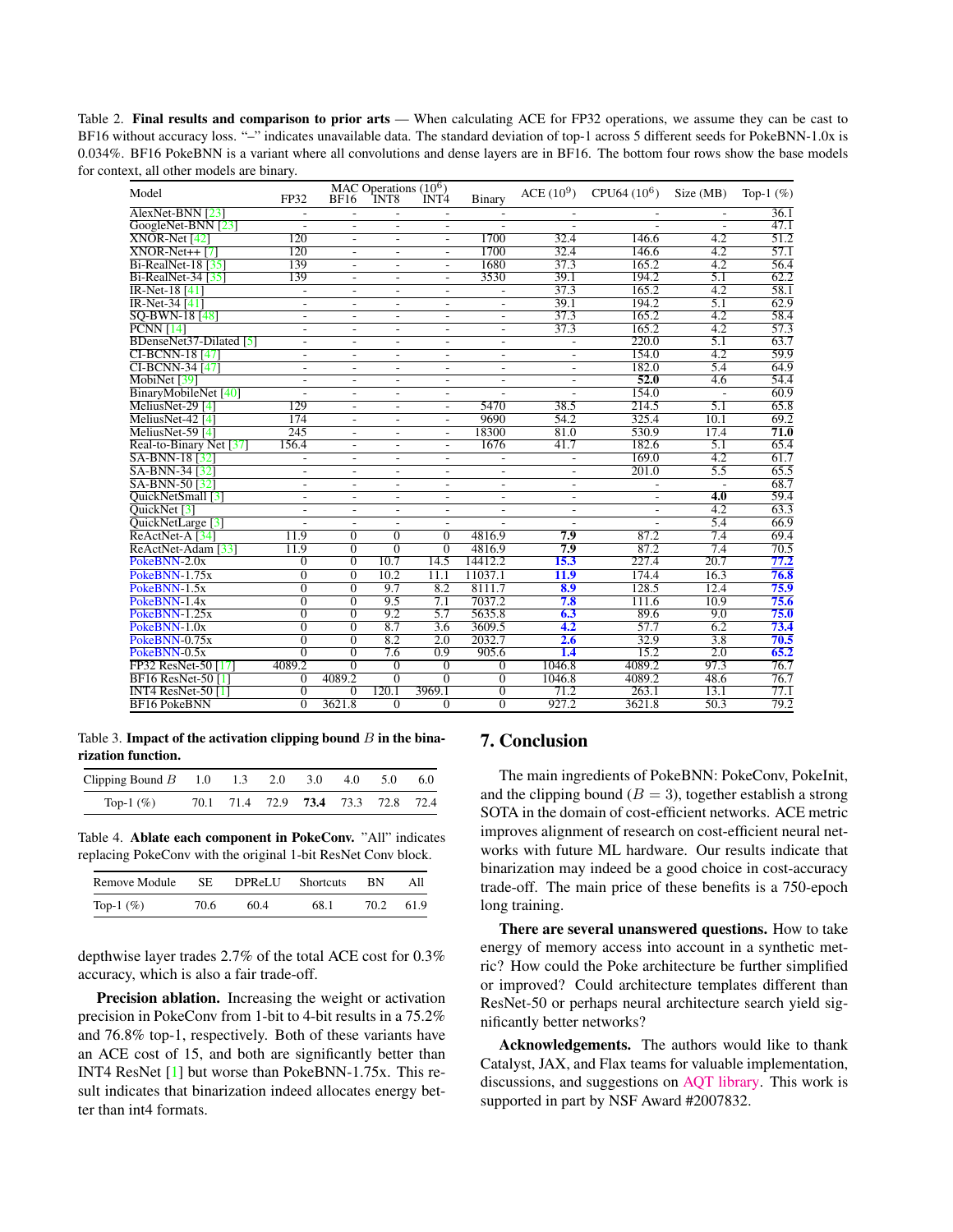## References

- <span id="page-8-16"></span>[1] AmirAli Abdolrashidi, Lisa Wang, Shivani Agrawal, Jonathan Malmaud, Oleg Rybakov, Chas Leichner, and Lukasz Lew. Pareto-optimal quantized resnet is mostly 4-bit. *IEEE Conference on Computer Vision and Pattern Recognition (CVPR) Workshops*, 2021. [4,](#page-3-2) [6,](#page-5-1) [7,](#page-6-3) [8](#page-7-3)
- <span id="page-8-6"></span>[2] Yash Akhauri. HadaNets: Flexible quantization strategies for neural networks. *IEEE Conference on Computer Vision and Pattern Recognition (CVPR) Workshops*, 2019. [2](#page-1-1)
- <span id="page-8-25"></span>[3] Tom Bannink, Adam Hillier, Lukas Geiger, Tim de Bruin, Leon Overweel, Jelmer Neeven, and Koen Helwegen. Larq compute engine: Design, benchmark and deploy state-ofthe-art binarized neural networks. *Machine Learning and Systems*, 2021. [8](#page-7-3)
- <span id="page-8-17"></span>[4] Joseph Bethge, Christian Bartz, Haojin Yang, Ying Chen, and Christoph Meinel. MeliusNet: An improved network architecture for binary neural networks. *IEEE Winter Conference on Applications of Computer Vision (WACV)*, 2021. [4,](#page-3-2) [7,](#page-6-3) [8](#page-7-3)
- <span id="page-8-23"></span>[5] Joseph Bethge, Haojin Yang, Marvin Bornstein, and Christoph Meinel. BinaryDenseNet: Developing an architecture for binary neural networks. *International Conference on Computer Vision (ICCV) Workshops*, 2019. [7,](#page-6-3) [8](#page-7-3)
- <span id="page-8-0"></span>[6] James Bradbury, Roy Frostig, Peter Hawkins, Matthew James Johnson, Chris Leary, Dougal Maclaurin, George Necula, Adam Paszke, Jake VanderPlas, Skye Wanderman-Milne, and Qiao Zhang. JAX: composable transformations of Python+ NumPy programs. *Version 0.1*, 2018. [1](#page-0-3)
- <span id="page-8-7"></span>[7] Adrian Bulat and Georgios Tzimiropoulos. Xnornet++: Improved binary neural networks. *arXiv preprint arXiv:1909.13863*, 2019. [2,](#page-1-1) [8](#page-7-3)
- <span id="page-8-5"></span>[8] Adrian Bulat, Georgios Tzimiropoulos, Jean Kossaifi, and Maja Pantic. Improved training of binary networks for human pose estimation and image recognition. *arXiv preprint arXiv:1904.05868*, 2019. [2,](#page-1-1) [5](#page-4-1)
- <span id="page-8-4"></span>[9] Zhiyong Cheng, Daniel Soudry, Zexi Mao, and Zhenzhong Lan. Training binary multilayer neural networks for image classification using expectation backpropagation. *arXiv preprint arXiv:1503.03562*, 2015. [2](#page-1-1)
- <span id="page-8-22"></span>[10] Jungwook Choi, Zhuo Wang, Swagath Venkataramani, Pierce I-Jen Chuang, Vijayalakshmi Srinivasan, and Kailash Gopalakrishnan. PACT: Parameterized clipping activation for quantized neural networks. *arXiv preprint arXiv:1805.06085*, 2018. [7](#page-6-3)
- <span id="page-8-13"></span>[11] L. DADDA. Some schemes for parallel multipliers. *Alta Frequenza*, 1965. [3](#page-2-3)
- <span id="page-8-20"></span>[12] Alexey Dosovitskiy, Lucas Beyer, Alexander Kolesnikov, Dirk Weissenborn, Xiaohua Zhai, Thomas Unterthiner, Mostafa Dehghani, Matthias Minderer, Georg Heigold, Sylvain Gelly, Jakob Uszkoreit, and Neil Houlsby. An image is worth 16x16 words: Transformers for image recognition at scale. *International Conference on Learning Representations (ICLR)*, 2021. [6](#page-5-1)
- <span id="page-8-18"></span>[13] Ruihao Gong, Xianglong Liu, Shenghu Jiang, Tianxiang Li, Peng Hu, Jiazhen Lin, Fengwei Yu, and Junjie Yan. Differentiable soft quantization: Bridging full-precision and low-bit

neural networks. *International Conference on Computer Vision (ICCV)*, 2019. [4](#page-3-2)

- <span id="page-8-24"></span>[14] Jiaxin Gu, Ce Li, Baochang Zhang, Jungong Han, Xianbin Cao, Jianzhuang Liu, and David Doermann. Projection convolutional neural networks for 1-bit cnns via discrete back propagation. *AAAI Conference on Artificial Intelligence*, 2019. [8](#page-7-3)
- <span id="page-8-19"></span>[15] Peng Guo, Hong Ma, Ruizhi Chen, Pin Li, Shaolin Xie, and Donglin Wang. FBNA: A fully binarized neural network accelerator. *International Conference on Field Programmable Logic and Applications (FPL)*, 2018. [5](#page-4-1)
- <span id="page-8-10"></span>[16] Kaiming He, Xiangyu Zhang, Shaoqing Ren, and Jian Sun. Delving deep into rectifiers: Surpassing human-level performance on imagenet classification. *International Conference on Computer Vision (ICCV)*, 2015. [2](#page-1-1)
- <span id="page-8-3"></span>[17] Kaiming He, Xiangyu Zhang, Shaoqing Ren, and Jian Sun. Deep residual learning for image recognition. *IEEE Conference on Computer Vision and Pattern Recognition (CVPR)*, 2016. [2,](#page-1-1) [4,](#page-3-2) [6,](#page-5-1) [8](#page-7-3)
- <span id="page-8-1"></span>[18] Jonathan Heek, Anselm Levskaya, Avital Oliver, Marvin Ritter, Bertrand Rondepierre, Andreas Steiner, and Marc van Zee. Flax: A neural network library and ecosystem for jax. *Version 0.3*, 2020. [1](#page-0-3)
- <span id="page-8-14"></span>[19] Mark Horowitz. 1.1 computing's energy problem (and what we can do about it). *International Solid-State Circuits Conference Digest of Technical Papers (ISSCC)*, 2014. [3](#page-2-3)
- <span id="page-8-15"></span>[20] Andrew Howard, Mark Sandler, Grace Chu, Liang-Chieh Chen, Bo Chen, Mingxing Tan, Weijun Wang, Yukun Zhu, Ruoming Pang, Vijay Vasudevan, Quoc V. Le, and Hartwig Adam. Searching for mobilenetv3. *International Conference on Computer Vision (ICCV)*, 2019. [3,](#page-2-3) [5](#page-4-1)
- <span id="page-8-21"></span>[21] Andrew G Howard, Menglong Zhu, Bo Chen, Dmitry Kalenichenko, Weijun Wang, Tobias Weyand, Marco Andreetto, and Hartwig Adam. Mobilenets: Efficient convolutional neural networks for mobile vision applications. *arXiv preprint arXiv:1704.04861*, 2017. [6](#page-5-1)
- <span id="page-8-8"></span>[22] Jie Hu, Li Shen, and Gang Sun. Squeeze-and-excitation networks. *IEEE Conference on Computer Vision and Pattern Recognition (CVPR)*, 2018. [2,](#page-1-1) [5](#page-4-1)
- <span id="page-8-2"></span>[23] Itay Hubara, Matthieu Courbariaux, Daniel Soudry, Ran El-Yaniv, and Yoshua Bengio. Binarized neural networks. *Advances in Neural Information Processing Systems (NeurIPS)*, 2016. [2,](#page-1-1) [4,](#page-3-2) [7,](#page-6-3) [8](#page-7-3)
- <span id="page-8-9"></span>[24] Sergey Ioffe and Christian Szegedy. Batch normalization: Accelerating deep network training by reducing internal covariate shift. *International Conference on Machine Learning (ICML)*, 2015. [2,](#page-1-1) [5](#page-4-1)
- <span id="page-8-11"></span>[25] Norman P. Jouppi, Doe Hyun Yoon, Matthew Ashcraft, Mark Gottscho, Thomas B. Jablin, George Kurian, James Laudon, Sheng Li, Peter Ma, Xiaoyu Ma, Thomas Norrie, Nishant Patil, Sushma Prasad, Cliff Young, Zongwei Zhou, and David Patterson. Ten lessons from three generations shaped google's tpuv4i : Industrial product. *International Symposium on Computer Architecture (ISCA)*, 2021. [3,](#page-2-3) [11](#page-10-0)
- <span id="page-8-12"></span>[26] Norman P. Jouppi, Cliff Young, Nishant Patil, David Patterson, Gaurav Agrawal, Raminder Bajwa, Sarah Bates, Suresh Bhatia, Nan Boden, Al Borchers, Rick Boyle, Pierre-luc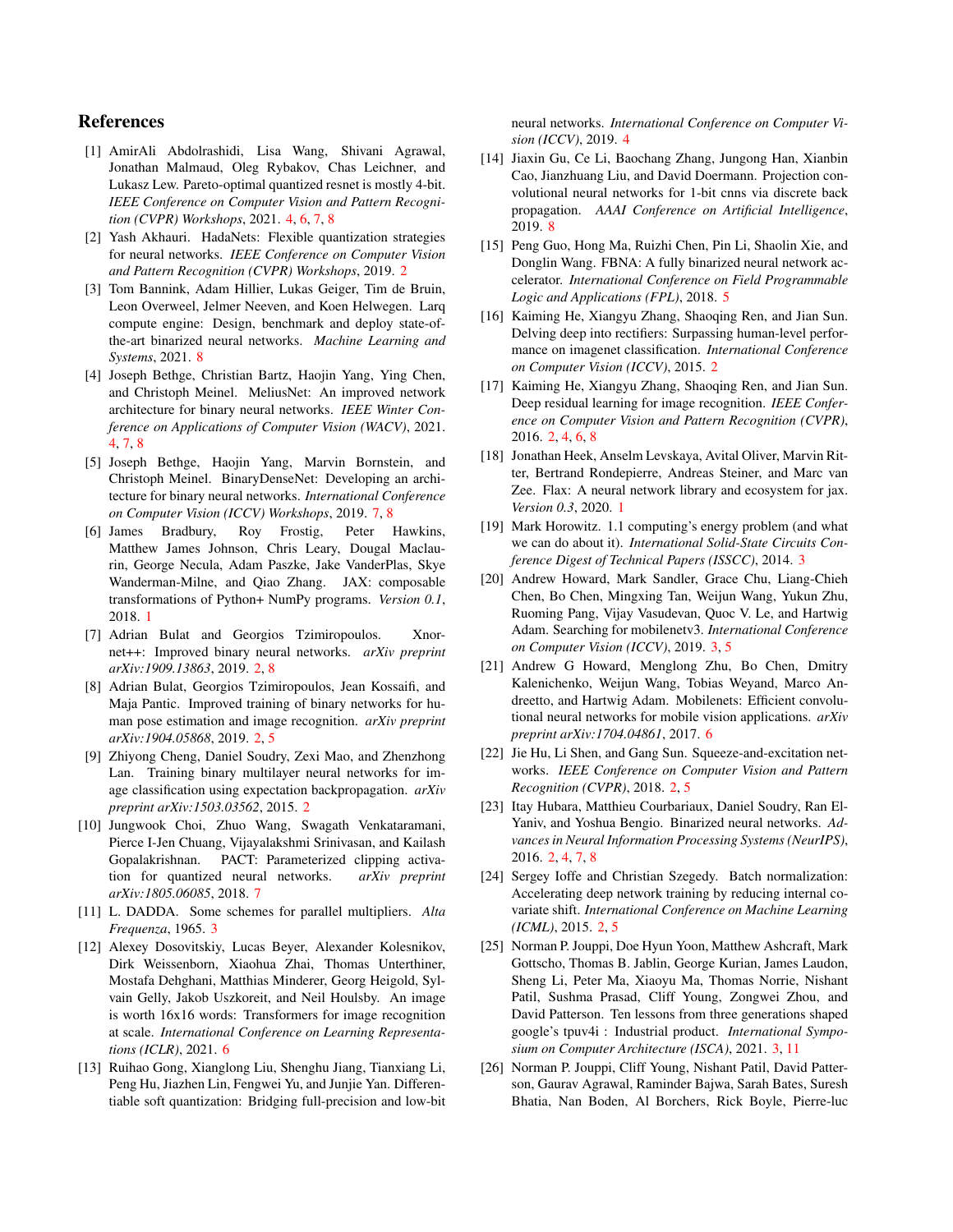Cantin, Clifford Chao, Chris Clark, Jeremy Coriell, Mike Daley, Matt Dau, Jeffrey Dean, Ben Gelb, Tara Vazir Ghaemmaghami, Rajendra Gottipati, William Gulland, Robert Hagmann, C. Richard Ho, Doug Hogberg, John Hu, Robert Hundt, Dan Hurt, Julian Ibarz, Aaron Jaffey, Alek Jaworski, Alexander Kaplan, Harshit Khaitan, Daniel Killebrew, Andy Koch, Naveen Kumar, Steve Lacy, James Laudon, James Law, Diemthu Le, Chris Leary, Zhuyuan Liu, Kyle Lucke, Alan Lundin, Gordon MacKean, Adriana Maggiore, Maire Mahony, Kieran Miller, Rahul Nagarajan, Ravi Narayanaswami, Ray Ni, Kathy Nix, Thomas Norrie, Mark Omernick, Narayana Penukonda, Andy Phelps, Jonathan Ross, Matt Ross, Amir Salek, Emad Samadiani, Chris Severn, Gregory Sizikov, Matthew Snelham, Jed Souter, Dan Steinberg, Andy Swing, Mercedes Tan, Gregory Thorson, Bo Tian, Horia Toma, Erick Tuttle, Vijay Vasudevan, Richard Walter, Walter Wang, Eric Wilcox, and Doe Hyun Yoon. In-datacenter performance analysis of a tensor processing unit. *SIGARCH Comput. Archit. News*, 2017. [3](#page-2-3)

- <span id="page-9-6"></span>[27] Minje Kim and Paris Smaragdis. Bitwise neural networks. *arXiv preprint arXiv:1601.06071*, 2016. [2](#page-1-1)
- <span id="page-9-20"></span>[28] Diederik P Kingma and Jimmy Ba. Adam: A method for stochastic optimization. *arXiv preprint arXiv:1412.6980*, 2014. [6](#page-5-1)
- <span id="page-9-7"></span>[29] Alex Krizhevsky, Ilya Sutskever, and Geoffrey E Hinton. Imagenet classification with deep convolutional neural networks. *Advances in neural information processing systems (NeurIPS)*, 2012. [2](#page-1-1)
- <span id="page-9-13"></span>[30] HT Kung and Charles E Leiserson. Systolic arrays (for vlsi). *Sparse Matrix Proceedings 1978*, 1979. [3](#page-2-3)
- <span id="page-9-3"></span>[31] Hao Li, Soham De, Zheng Xu, Christoph Studer, Hanan Samet, and Tom Goldstein. Training quantized nets: A deeper understanding. *Advances in Neural Information Processing Systems (NeurIPS)*, 2017. [2](#page-1-1)
- <span id="page-9-19"></span>[32] Chunlei Liu, Peng Chen, Bohan Zhuang, Chunhua Shen, Baochang Zhang, and Wenrui Ding. SA-BNN: State-aware binary neural network. *Proceedings of the AAAI Conference on Artificial Intelligence*, 2021. [5,](#page-4-1) [8](#page-7-3)
- <span id="page-9-0"></span>[33] Zechun Liu, Zhiqiang Shen, Shichao Li, Koen Helwegen, Dong Huang, and Kwang-Ting Cheng. How do adam and training strategies help bnns optimization? *International Conference on Machine Learning (ICML)*, 2021. [1,](#page-0-3) [2,](#page-1-1) [3,](#page-2-3) [6,](#page-5-1) [8,](#page-7-3) [11](#page-10-0)
- <span id="page-9-2"></span>[34] Zechun Liu, Zhiqiang Shen, Marios Savvides, and Kwang-Ting Cheng. ReActNet: Towards precise binary neural network with generalized activation functions. *European Conference on Computer Vision (ECCV)*, 2020. [2,](#page-1-1) [3,](#page-2-3) [4,](#page-3-2) [5,](#page-4-1) [6,](#page-5-1) [7,](#page-6-3) [8,](#page-7-3) [11](#page-10-0)
- <span id="page-9-11"></span>[35] Zechun Liu, Baoyuan Wu, Wenhan Luo, Xin Yang, Wei Liu, and Kwang-Ting Cheng. Bi-real net: Enhancing the performance of 1-bit cnns with improved representational capability and advanced training algorithm. *European Conference on Computer Vision (ECCV)*, 2018. [2,](#page-1-1) [3,](#page-2-3) [4,](#page-3-2) [7,](#page-6-3) [8,](#page-7-3) [11](#page-10-0)
- <span id="page-9-18"></span>[36] Kien Mai Ngoc, Donghun Yang, Iksoo Shin, Hoyong Kim, and Myunggwon Hwang. Dprelu: Dynamic parametric rectified linear unit. *The 9th International Conference on Smart Media and Applications*, 2020. [5](#page-4-1)
- <span id="page-9-9"></span>[37] Brais Martinez, Jing Yang, Adrian Bulat, and Georgios Tzimiropoulos. Training binary neural networks with real-tobinary convolutions. *International Conference on Learning Representations*, 2020. [2,](#page-1-1) [5,](#page-4-1) [8](#page-7-3)
- <span id="page-9-1"></span>[38] NVIDIA. NVIDIA A100 Tensor Core GPU Architecture, 2020. [1](#page-0-3)
- <span id="page-9-23"></span>[39] Hai Phan, Dang The Huynh, Yihui He, Marios Savvides, and Zhiqiang Shen. MoBiNet: A mobile binary network for image classification. *IEEE Winter Conference on Applications of Computer Vision (WACV)*, 2020. [8](#page-7-3)
- <span id="page-9-24"></span>[40] Hai Phan, Zechun Liu, Dang Huynh, Marios Savvides, Kwang-Ting Cheng, and Zhiqiang Shen. Binarizing mobilenet via evolution-based searching. In *IEEE Conference on Computer Vision and Pattern Recognition (CVPR)*, June 2020. [8](#page-7-3)
- <span id="page-9-16"></span>[41] Haotong Qin, Ruihao Gong, Xianglong Liu, Mingzhu Shen, Ziran Wei, Fengwei Yu, and Jingkuan Song. Forward and backward information retention for accurate binary neural networks. *IEEE Conference on Computer Vision and Pattern Recognition (CVPR)*, 2020. [4,](#page-3-2) [8](#page-7-3)
- <span id="page-9-10"></span>[42] Mohammad Rastegari, Vicente Ordonez, Joseph Redmon, and Ali Farhadi. XNOR-Net: ImageNet classification using binary convolutional neural networks. *European Conference on Computer Vision (ECCV)*, 2016. [2,](#page-1-1) [3,](#page-2-3) [8](#page-7-3)
- <span id="page-9-4"></span>[43] Olga Russakovsky, Jia Deng, Hao Su, Jonathan Krause, Sanjeev Satheesh, Sean Ma, Zhiheng Huang, Andrej Karpathy, Aditya Khosla, Michael Bernstein, Alexander C. Berg, and Li Fei-Fei. Imagenet large scale visual recognition challenge. *International Journal of Computer Vision (IJCV)*, 2015. [2,](#page-1-1) [6](#page-5-1)
- <span id="page-9-15"></span>[44] Mark Sandler, Andrew Howard, Menglong Zhu, Andrey Zhmoginov, and Liang-Chieh Chen. Mobilenetv2: Inverted residuals and linear bottlenecks. *IEEE Conference on Computer Vision and Pattern Recognition (CVPR)*, 2018. [3](#page-2-3)
- <span id="page-9-8"></span>[45] Christian Szegedy, Wei Liu, Yangqing Jia, Pierre Sermanet, Scott Reed, Dragomir Anguelov, Dumitru Erhan, Vincent Vanhoucke, and Andrew Rabinovich. Going deeper with convolutions. *IEEE Conference on Computer Vision and Pattern Recognition (CVPR)*, 2015. [2](#page-1-1)
- <span id="page-9-14"></span>[46] C. S. Wallace. A suggestion for a fast multiplier. *IEEE Transactions on Electronic Computers*, 1964. [3](#page-2-3)
- <span id="page-9-22"></span>[47] Ziwei Wang, Jiwen Lu, Chenxin Tao, Jie Zhou, and Qi Tian. Learning channel-wise interactions for binary convolutional neural networks. *IEEE Conference on Computer Vision and Pattern Recognition (CVPR)*, 2019. [8](#page-7-3)
- <span id="page-9-21"></span>[48] Jianguo Li Yinpeng Dong and Renkun Ni. Learning accurate low-bit deep neural networks with stochastic quantization. *British Machine Vision Conference (BMVC)*, 2017. [8](#page-7-3)
- <span id="page-9-5"></span>[49] Chunyu Yuan and Sos S Agaian. A comprehensive review of binary neural network. *arXiv preprint arXiv:2110.06804*, 2021. [2](#page-1-1)
- <span id="page-9-12"></span>[50] Yichi Zhang, Junhao Pan, Xinheng Liu, Hongzheng Chen, Deming Chen, and Zhiru Zhang. FracBNN: Accurate and FPGA-efficient binary neural networks with fractional activations. *ACM/SIGDA International Symposium on Field-Programmable Gate Arrays (FPGA)*, 2021. [2,](#page-1-1) [5](#page-4-1)
- <span id="page-9-17"></span>[51] Shuchang Zhou, Yuxin Wu, Zekun Ni, Xinyu Zhou, He Wen, and Yuheng Zou. DoReFa-Net: Training low bitwidth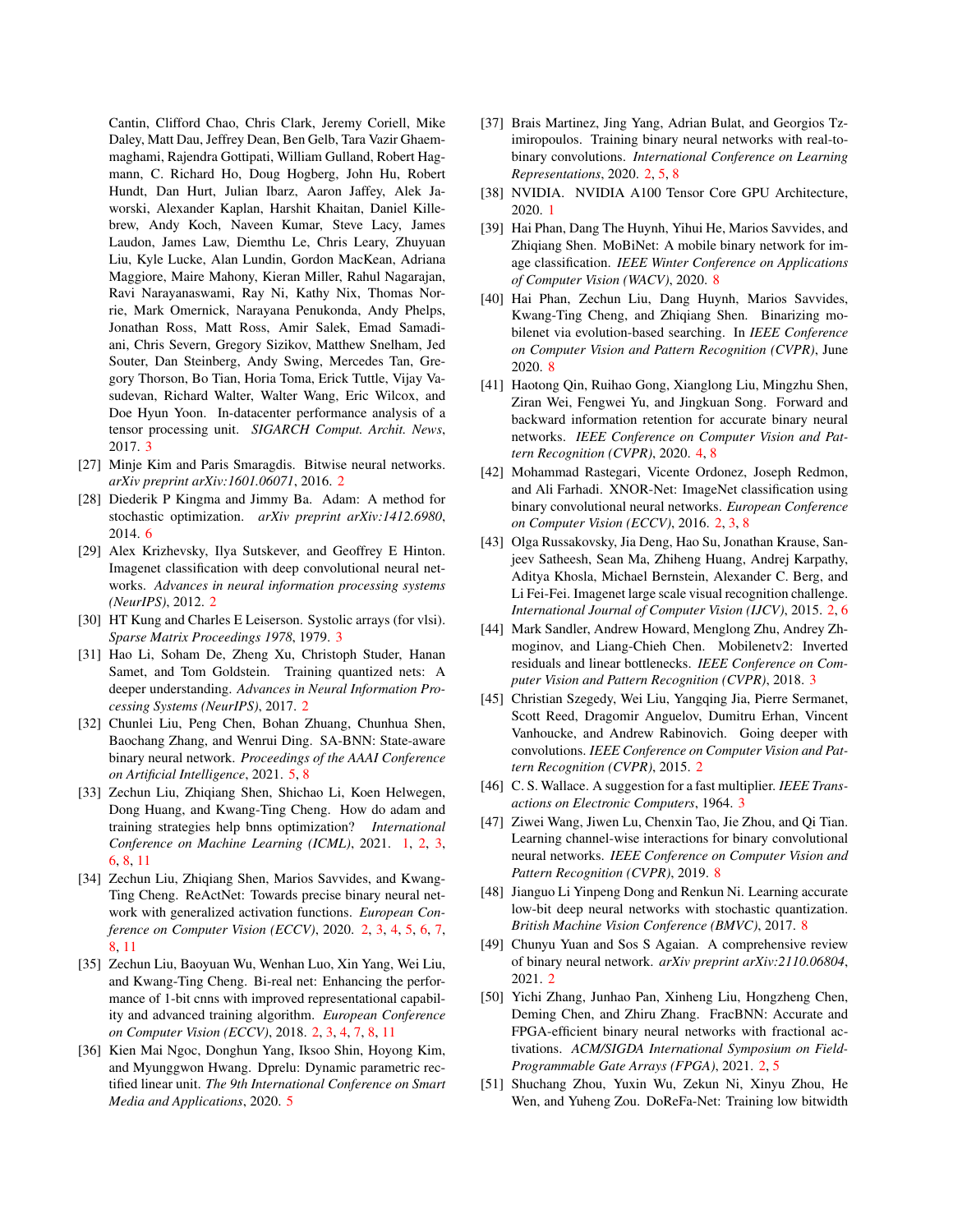<span id="page-10-0"></span>convolutional neural networks with low bitwidth gradients. *arXiv preprint arXiv:1606.06160*, 2016. [4](#page-3-2)

## 8. Appendix

## 8.1. Cost of Elementwise Operations

It is usually assumed that elementwise operations such as residual connections, BatchNorm layers, or DPReLU activation functions have negligible computation compared to Conv or linear layers. These elementwise layers are therefore excluded when calculating the compute cost with CPU64 or ACE. BNNs in the literature also adopted the same assumption [\[33](#page-9-0)[–35\]](#page-9-11).

However, the elementwise operations gradually become the cost bottleneck after the expensive Conv and linear layers are either binarized or quantized to ultra-low precision. Using PokeBNN-1.0x as a case study, we show the breakdown of the operation count in the table below.

There are 81.9 million elementwise additions and 38.4 million elementwise multiplications in PokeBNN-1.0x. These operations remain unquantized and are executed in bfloat16. If there is no optimization, these operations will have  $30.8 \times 10^9$  ACE and will completely dominate the cost. Prior BNN works also suffer from the same issue [\[33–](#page-9-0)[35\]](#page-9-11). Described as follows, there are several ways in which we can alleviate the problem.

Use integer arithmetic for additions. Most of the elementwise operations are additions. According to the energy numbers in Table 1 in the paper, additions in float16 are about 4 to 5 more expensive than additions in int32, and 13 to 23 times more expensive than int8. It would be challenging to represent all the ops in int8 without an automatic calibration algorithm, but int16 should have wide enough dynamic range.

Assume that no activation needs an absolute value bigger than  $2<sup>7</sup>$ , add the following operation can be applied on all the operations in the network:

$$
Q_{16}(x) = \text{clip}(\text{round}(x \cdot 2^8) \cdot 2^{-8}, -(2^7 - 1), (2^7 - 1))
$$

This implements a low-cost fixed-point arithmetic that has int16 additions. Only 16 adders are needed so the ACE metric is 16 for each addition.

Use narrow integer arithmetic for multiplication. High precision integer multiplication is costly. All of the multiplications in PokeBNN inference are fixed-point. The multiplication constants in  $\alpha$  and  $\alpha$  are 0.5 or 0.25, these can be implemented by shifts with negligible energy cost. In avg\_pool\_3x3 the constant is  $\frac{1}{9}$ , but we could approximate it by  $\frac{1}{8}$  and use a shift as well. It is the multiplications in BatchNorm, DPReLU and the final multiplication in SE\_4b that represent the biggest challenge. In this appendix we assume that we assume that their 8 bit fixed-point representation of the fixed multipliers is accurate enough. The cost of int16 multiplied by int8 is  $ACE=16 \cdot 8 = 128.$ 

Operation fusion. All the unquantized operations in our network are linear as they consist of multiplications and additions. The one exception is the slope selection in DPReLU. Nevertheless the size of the channelwise learnable parameters in DPReLU and BatchNorm is small. It is only a vector of length of the number of channels as they are shared between the spatial pixels. The same holds for the output of the SE layer. One can check that the consecutive operations of DPReLU and SE output multiplications can be always fused with the neighboring BatchNorm as all of them are affine functions. Only a separate addition for slope selection needs to be preserved. Both scaling multiplication in the quantization operators can be fused as well. The cost of fused operations can be ignored for the inference. In the case of fusion of SE final multiplication scaling, computation of the coefficients for final affine transformation has to be dynamic. Nevertheless, the cost of it is also negligible as it is shared between pixels and proportional only to the number of channels.

Smaller Pooling Kernel. Current average pooling layers for spatial downsampling uses  $3\times3$  kernels. One could also replace avg\_pool\_3x3 with avg\_pool\_2x2, a transformation similar to the first layer in PokeInit. It reduces the cost by 55%.

ACE estimation for pointwise operations. While the additions can be fused as described above, even without that the cost of them will be relatively low  $ACE \leq 81.9 \cdot 10^6$ .  $16 \approx 1.3 \cdot 10^{9}$ .

Importantly, all the multiplications not in BatchNorms can be either replaced by shifting or fused into BatchNorm. The cost of the MULs in BatchNorm is  $ACE = 17.9 \cdot 10^6$ .  $128 = 2.3 \cdot 10^9$ .

Overall the cost of elementwise operations is estimated to be  $ACE = 3.6 \cdot 10^9$ . While this is less than the cost of convolutions and the final classifier in PokeBNN-1.0x  $(ACE = 4.2 \cdot 10^9)$ , it is not negligible and should be taken into account in future research.

#### 8.2. ACE limitations

Memory reads and writes are potentially major energy sinks. The energy cost of writing or reading data to DRAM is 50-150 higher than to SRAM, but in case of the inference both model and activations usually can (or have to) fit in SRAM. We also note that if systolic array matrix multiplication circuit is big enough, for an inference, all inputs to the matmuls and convolutions have to be read exactly once. ACE does not estimate the cost of SRAM reads and writes into account. Also, as discussed in [\[25\]](#page-8-11) the SRAM energy cost is not reducing as fast as the arithmetic cost between 45 nm to 7 nm chip manufacture process, thus making it incompatible with the goals of ACE.